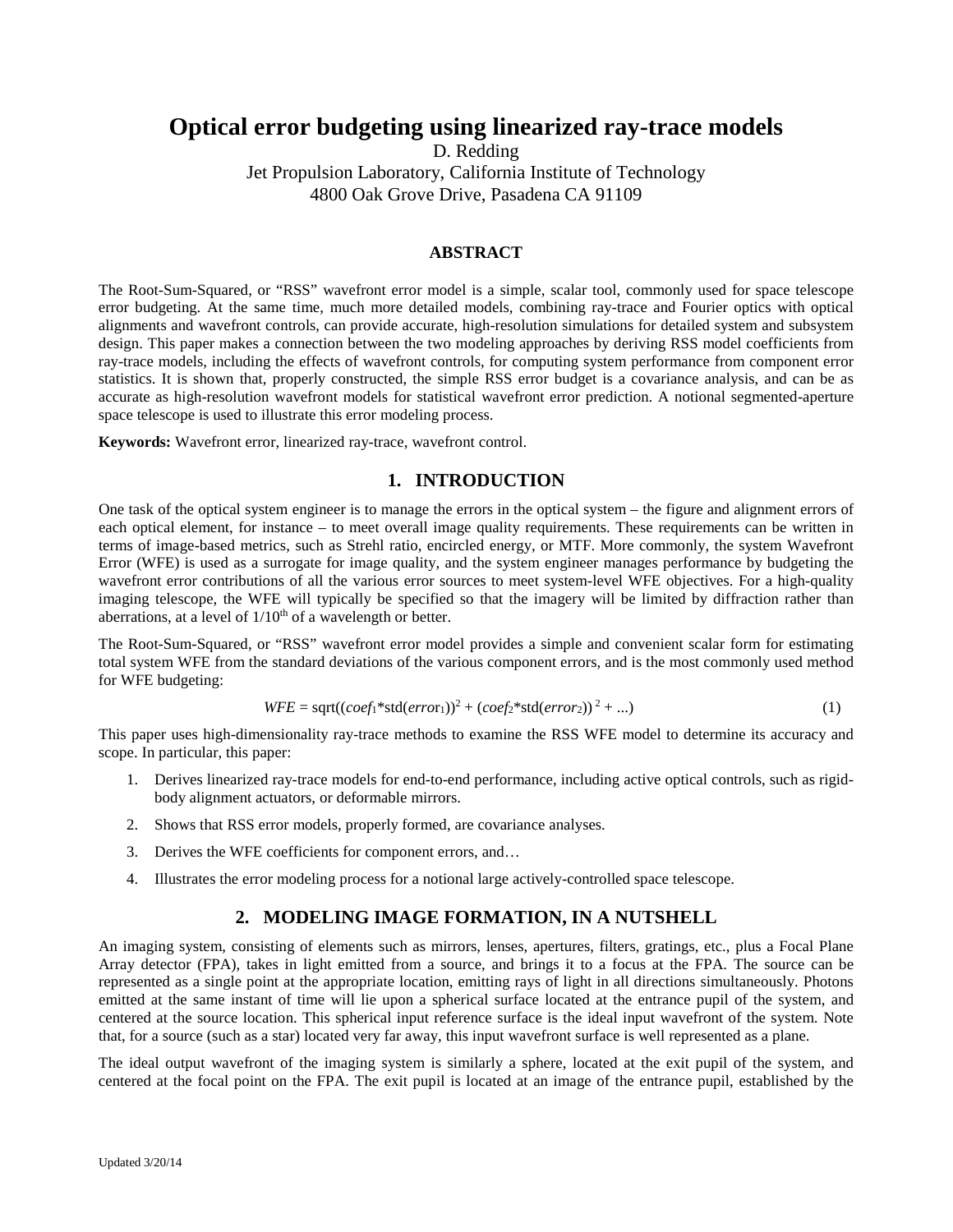optics between the entrance and exit of the system. For a typical telescope, the entrance pupil is the entrance aperture, and the exit pupil, conjugate to the aperture, is in virtual image space behind the secondary mirror.

Imperfections in the optical system, such as figure errors, misalignments, or "design error" – the design compromises that balance performance across the telescope field of view and spectral pass band – cause the actual wavefront to deviate from the ideal. This deviation, termed the Optical Path Difference (OPD), can be computed by tracing a grid of rays through the optical system, from the entrance pupil to the exit pupil. The ray-by-ray pathlength, minus the mean, can be plotted in a 2-dimensional map: an *OPD* matrix, showing how the pathlength varies across the pupil (Fig. 1).

The Wavefront Error (WFE) of the system is simply the RMS of those entries of the *OPD* matrix that fall within the system clear aperture.

The *OPD* map can also be used to calculate the Point Spread Function (*PSF*), which is the image of an unresolved source at the FPA. This is done using Fourier optics, by generating a complex amplitude (CA) matrix at the exit pupil by using the *OPD* and the wavelength (or wavelengths) to set the phase, and the ray transmission to set the magnitude, of each entry in the matrix. (Ray transmission is computed during the ray trace, based on element extent, extinction, polarization, and other properties.) The CA matrix at the FPA is then computed as the Fourier transform of the pupil amplitude matrix, plus a phase shift: Fraunhofer propagation<sup>1</sup>. The *PSF* is the modulus squared of the FPA CA matrix. By setting the sampling of the FPA CA matrix to correspond with the locations of the FPA pixels, the *PSF* can accurately simulate the image the real optical system would take of a star or other unresolved source (Fig. 1).



Figure 1. Elements used for ray-trace and Fourier optics modeling of a telescope.

# **3. LINEARIZED RAY-TRACE MODEL OF AN EXAMPLE TELESCOPE**

To illustrate the points made in this paper we will use a notional space telescope design developed for the "ATLAST" study. Several ATLAST telescope concepts were developed to explore the scientific capabilities of a large UV-optical-NIR observatory, culminating in a white paper submitted to the 2010 Decadal Survey<sup>2</sup>. The design we will use here is for a large (8-16 meter) segmented-aperture space telescope, using a Three-Mirror Anastigmat (TMA) wide field design similar to that used for the James Webb Space Telescope (JWST). Like JWST, the Primary Mirror (PM) segments, and the Secondary Mirror (SM), are equipped with 6-DOF actuators, allowing them to be controlled on orbit. Unlike JWST, our example also includes a Deformable Mirror (DM) located at a pupil conjugate to the PM, and Figure Control Actuators on the PM segments. The DM and segment FCAs can also be controlled on orbit, to correct WF errors that may occur during fabrication, integration or launch. Our example system is sketched in Fig. 2.

The optical prescription of the example was entered into the JPL MACOS<sup>3</sup> optical modeling code, which was used to trace rays and generate PSFs for this analysis. MACOS implements the coordinate-free ray-trace theory of Refs. 4 and 5.

The OPD of the example can be computed by calls to MACOS (or any similar code), as:

$$
OPD = MACOS (prescription data, various commands)
$$
\n
$$
(1)
$$

It is convenient to vectorize the OPD matrices we will be using. This is done as illustrated on Fig. 3, simply by stacking the column matrices of the OPD, excluding any entries that do not fall into the clear aperture.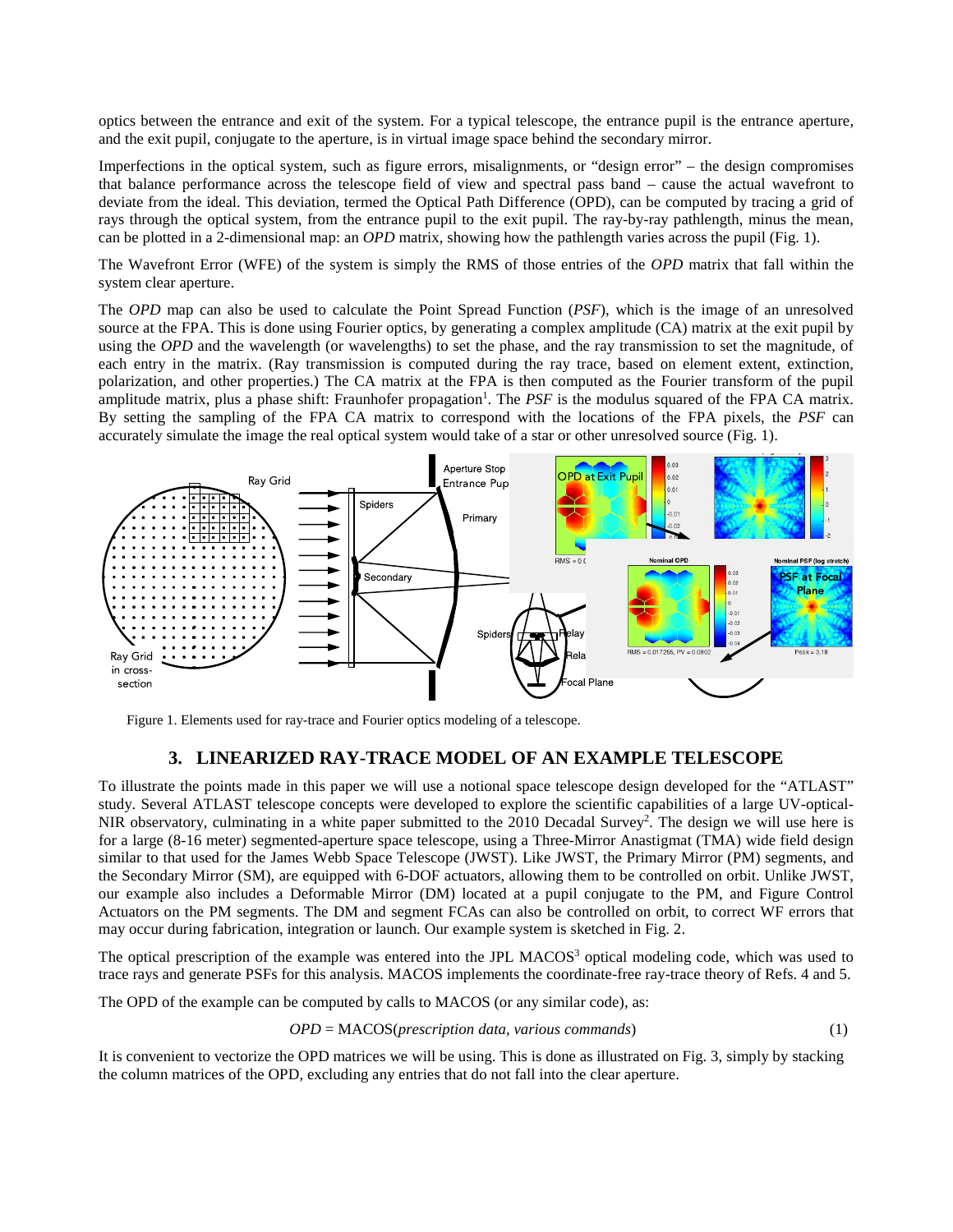

Figure 2. Example active telescope, showing key elements.

Thus:

$$
w = \text{vector}(OPD) \tag{2}
$$

and:

$$
OPD = \text{matrix}(w) \tag{3}
$$

The *WFE* is then:





The effect of perturbations of the optics, such as small motions of individual elements, or small changes in optical figure, can be computed by changing the optical prescription and recomputing the *OPD*. Figure 4 provides an example, showing the nominal *OPD*, the *OPD* after perturbing segment 2 with a small twist motion, and then showing the sensitivity of *w* to segment 2 twist. This sensitivity, denoted  $\partial w / \partial x_{Poke}$ , is computed as:

$$
\frac{\partial w}{\partial Poke} = \frac{vector(OPD_{Poke} - OPD_0)}{\delta_{Poke}}\tag{5}
$$

Here  $OPD_0$  is the nominal OPD, and " $\delta_{Poke}$ " is the applied perturbation – in this case, applied to the twist degree of freedom (DOF) for segment 2. All the other pose DOFs can be treated in the same way, with the resulting column vectors organized into a single large sensitivity matrix,  $\frac{\partial w}{\partial x}$ . Here *x* is termed the optical state vector, and includes all of the rigid body (pose) DOFs. For the i<sup>th</sup> optic, the pose state is: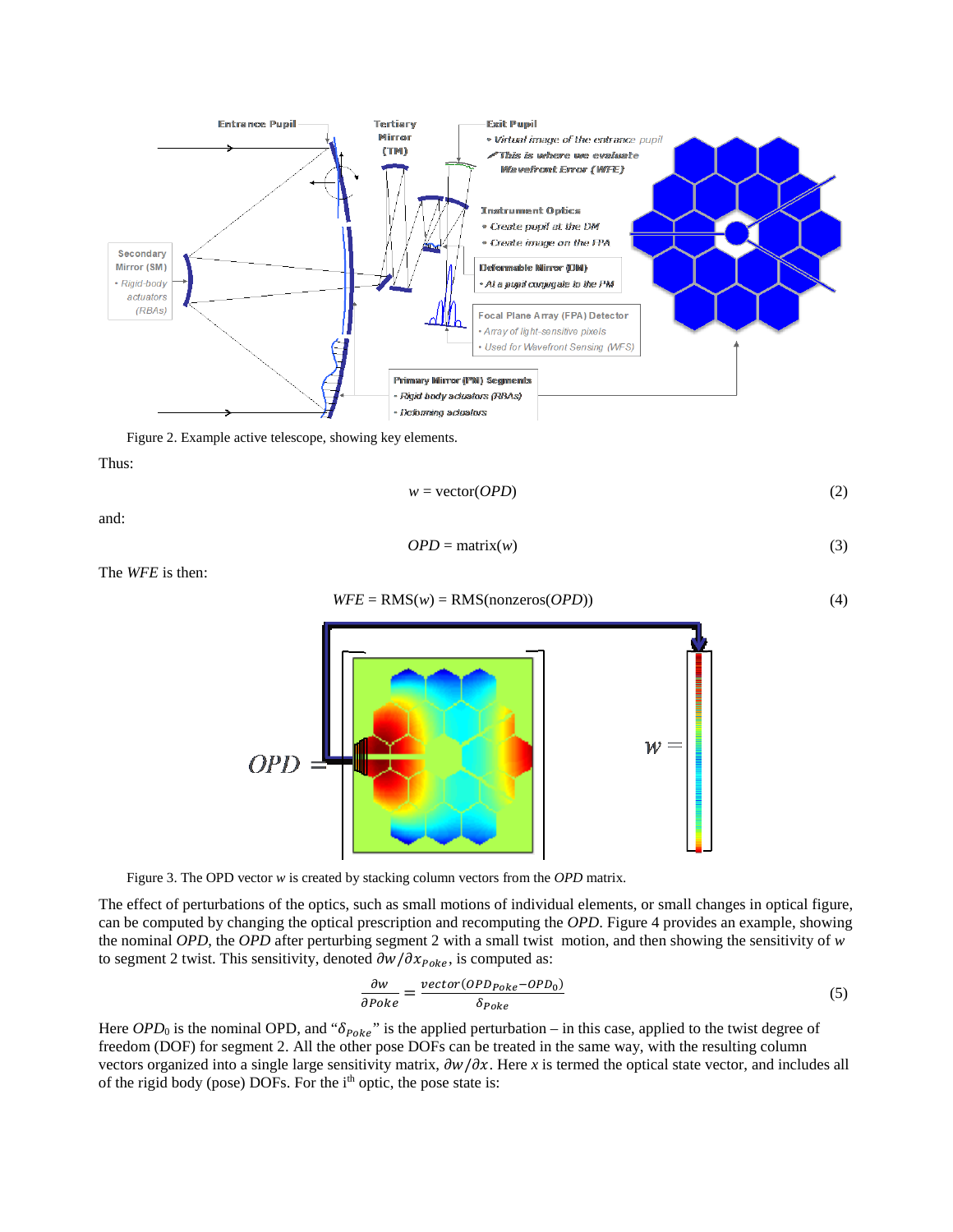

Figure 3. The sensitivity of *w* to twisting motion of segment 2: calculation by numerical differentiation.

$$
\boldsymbol{x}_i = \left[ \begin{array}{c} \boldsymbol{\theta} \\ \boldsymbol{\delta} \end{array} \right]
$$

where  $\theta$  is a 3-vector of rotation and  $\delta$  is a 3-vector of translation perturbations, usually in a local coordinate frame. The combined optical state *x* is:

$$
x = \begin{bmatrix} x_1 \\ \Box \\ x_n \end{bmatrix} \tag{7}
$$

Then the linearized ray-trace model of the OPD vector *w* that results from any combination of (small) pose changes is:

$$
w = \frac{\partial w}{\partial x} x + w_0 \tag{8}
$$

The dimension of the  $\partial w / \partial x$  matrix is  $n_{ray}$  by  $n_{DOF}$ , with typically thousands of rays and hundreds of pose DOFs.

One can compute similar sensitivities for every other degree of freedom of interest in the optical prescription: for figure errors *z*; for PM segment and SM Rigid Body (RB) controls  $u_{RB}$ ; for DM controls  $u_{DM}$ ; and for PM segment figure control actuators *u<sub>FCA</sub>*. Surface figure errors of each optic can be conveniently be represented using selected Zernike polynomials (Gram-Schmidt orthoganalized if not circularly shaped). For the i<sup>th</sup> optic in the example, the figure state is:

 $\overline{a}$ 

$$
z_{i} = \begin{bmatrix} Z_{4} \\ \Box \\ Z_{13} \end{bmatrix}
$$
 (9)

Here  $Z_i$  signifies the i<sup>th</sup> Zernike polynomial. The complete figure error state combines all optics as before:

$$
\mathbf{z} = \begin{bmatrix} z_1 \\ \Box \\ z_n \end{bmatrix} \tag{10}
$$

The DM and FCA controls are organized similarly. The DM has  $1313$  actuators, so the DM control vector  $u_{DM}$  has dimension 1313x1. Each PM segment has 342 FCAs. For segment *i*:

(6)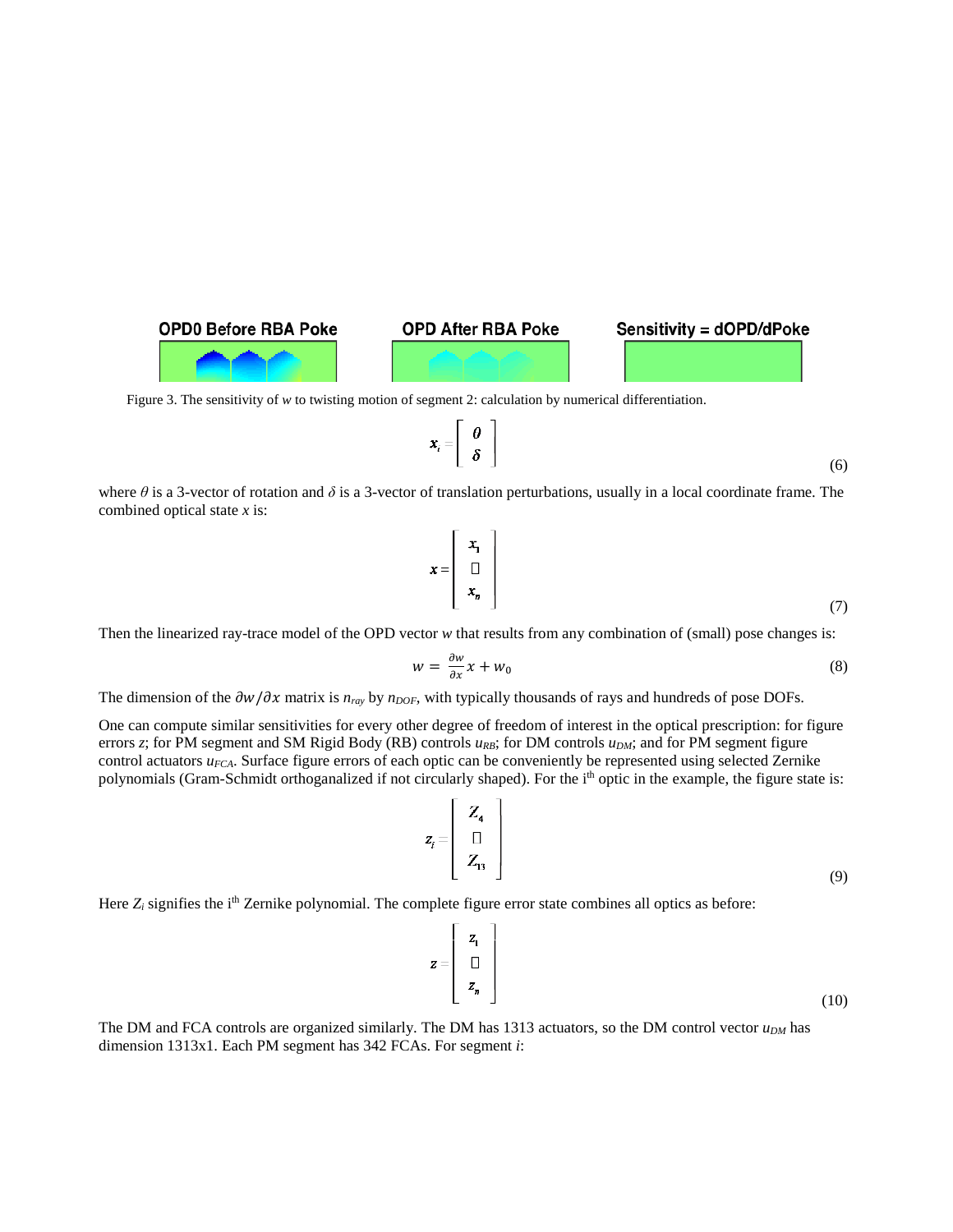$$
u_{FCAi} = \begin{bmatrix} a_1 \\ \Box \\ a_{342} \end{bmatrix}
$$
 (11)

For all optics:

$$
[12)
$$

 $u_{FCA} = \begin{bmatrix} u_{FCA1} \\ \vdots \\ u_{FCA18} \end{bmatrix}$ 



Figure 4. OPD and PSF for selected pokes: UL – effect of a local X-axis rotation of Segment 1; UR – Z4 applied to segment 1; LL – a DM actuator influence function; LR – a FCA influence function.

Combining all of these effects, the complete linearized ray-trace model of the OPD for the example system is:

$$
w = \frac{\partial w}{\partial x}x + \frac{\partial w}{\partial z}z + \frac{\partial w}{\partial u_{RB}}u_{RB} + \frac{\partial w}{\partial u_{DM}}u_{DM} + \frac{\partial w}{\partial u_{FCA}}u_{FCA} + w_{nom}
$$
\n(13)

# **4. WAVEFRONT CONTROL**

Wavefront sensing and control (WFSC) uses measurements of the system to determine actuator settings that correct aberrations of the system. A thorough exposition of WFSC for telescopes like our example can be found in Ref. 6.

For the purposes of error modeling, it is not necessary to consider all of the steps that go into achieving the ultimate WFSC performance. Only the initial uncontrolled state (from Eq. 13), the final WFSC step, and any subsequent drift need be considered. In general, the final step will involve high resolution measurements of the WF followed by movement of the actuators, which then retain that position for some period of time – a month in the case of JWST. Uncompensated drifts are added to the final WFSC setting. Systems that include metrology or other additional measurements can provide useful control updates – these would compensate for drift effects. In our discussion here we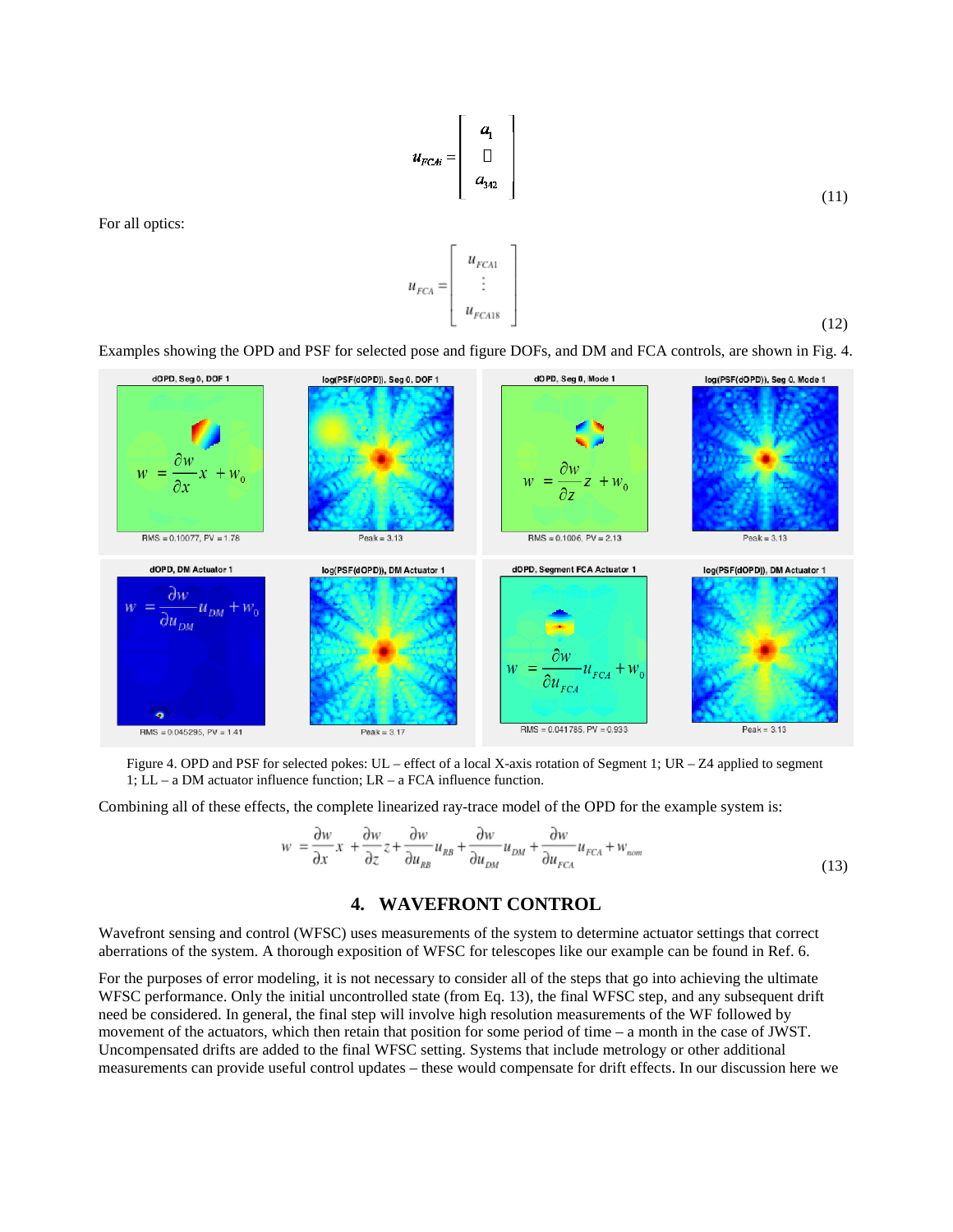will discuss the final WFSC step only, and in an abbreviated form. Metrology-based control, assembly alignments, etc. can be handled in pretty much the same way.

WF control begins with WF sensing, a process by which the wavefront *w* can be estimated, as *west*. Examples of WF sensing methods include interferometric WF measurement, Shack-Hartmann or other WF slope measurement, and image-based phase retrieval<sup>6</sup>. In simplest form:

$$
w_{est} = w + \delta w \tag{14}
$$

Here *δw* is the noise in the measurement. In practice, the simple form of Eq. 14 should be replaced with a more detailed model representative of the actual methods used.

The control problem is to choose values for  $u$  that minimize the cost function:

$$
J = 0.5 (w - w_{nom})^{\mathrm{T}}(w - w_{nom})
$$
 (15)

Subject to:

$$
w_c = \frac{\partial w}{\partial u} du + w_{est} \tag{16}
$$

$$
u_{LB} \le u \le u_{UB}, \text{ where } u = u_0 + du \tag{17}
$$

Here *u* stands for any or all of  $u_{RB}$ ,  $u_{DM}$ , or  $u_{FCA}$ . Substituting  $w_c$  for *w* in Eq. 15, the solution comes at the stationary point  $dJ = 0$ :

$$
dJ = 0 = du \left[ \left( \frac{\partial w}{\partial u} \right)^T \frac{\partial w}{\partial u} u + \left( \frac{\partial w}{\partial u} \right)^T w_{\text{est}} \right]
$$
(18)

The non-trivial solution:

$$
u_1 = -G(w_{\text{ext}} - w_{\text{norm}}) + \delta u \tag{19}
$$

$$
G = \left[ \left( \frac{\partial w}{\partial u} \right)^T \frac{\partial w}{\partial u} \right]^{-1} \left( \frac{\partial w}{\partial u} \right)^T = \left( \frac{\partial w}{\partial u} \right)^+
$$
(20)

This is the classic pseudo-inverse controller, easily implemented using constrained least-squares solvers such as Matlab's quadprog. The *δu* term is actuator noise.

#### **5. END-TO-END WAVEFRONT PERFORMANCE SIMULATION**

We now can simulate the complete wavefront performance of our example telescope. Again lumping the controls together, the OPD prior to control, as driven by initial misalignments and figure errors, is:

$$
w_0 = \frac{\partial w}{\partial x} x_0 + \frac{\partial w}{\partial z} z_0 + \frac{\partial w}{\partial u} u_0 + w_{\text{norm}} \tag{21}
$$

Specific values for the elements of  $x_0$ ,  $z_0$ , and  $u_0$  consistent with statistical design specifications can be realized using simple methods. For instance, a specification for initial alignment of the PM segments might require a 1-sigma error of 300 microns in each axis, based on achievable assembly tolerances and expected shifts during launch. Then a single realization of these errors can be computed using a normal-distribution random number generator, times the 300 microns standard deviation. Other distributions include uniform and worst-case, also handled in straightforward fashion.

Substituting for  $w_{est}$  and  $u_1$  from Eqs. 14 and 19, the wavefront residual after WFSC is:

$$
w_1 = P_u \frac{\partial w}{\partial x} x_0 + P_u \frac{\partial w}{\partial z} z_0 + \frac{\partial w}{\partial u} G \delta w_{\text{est}} + \frac{\partial w}{\partial u} \delta u \tag{22}
$$

$$
P_u = \left(I - \frac{\partial w}{\partial u}G\right) \tag{23}
$$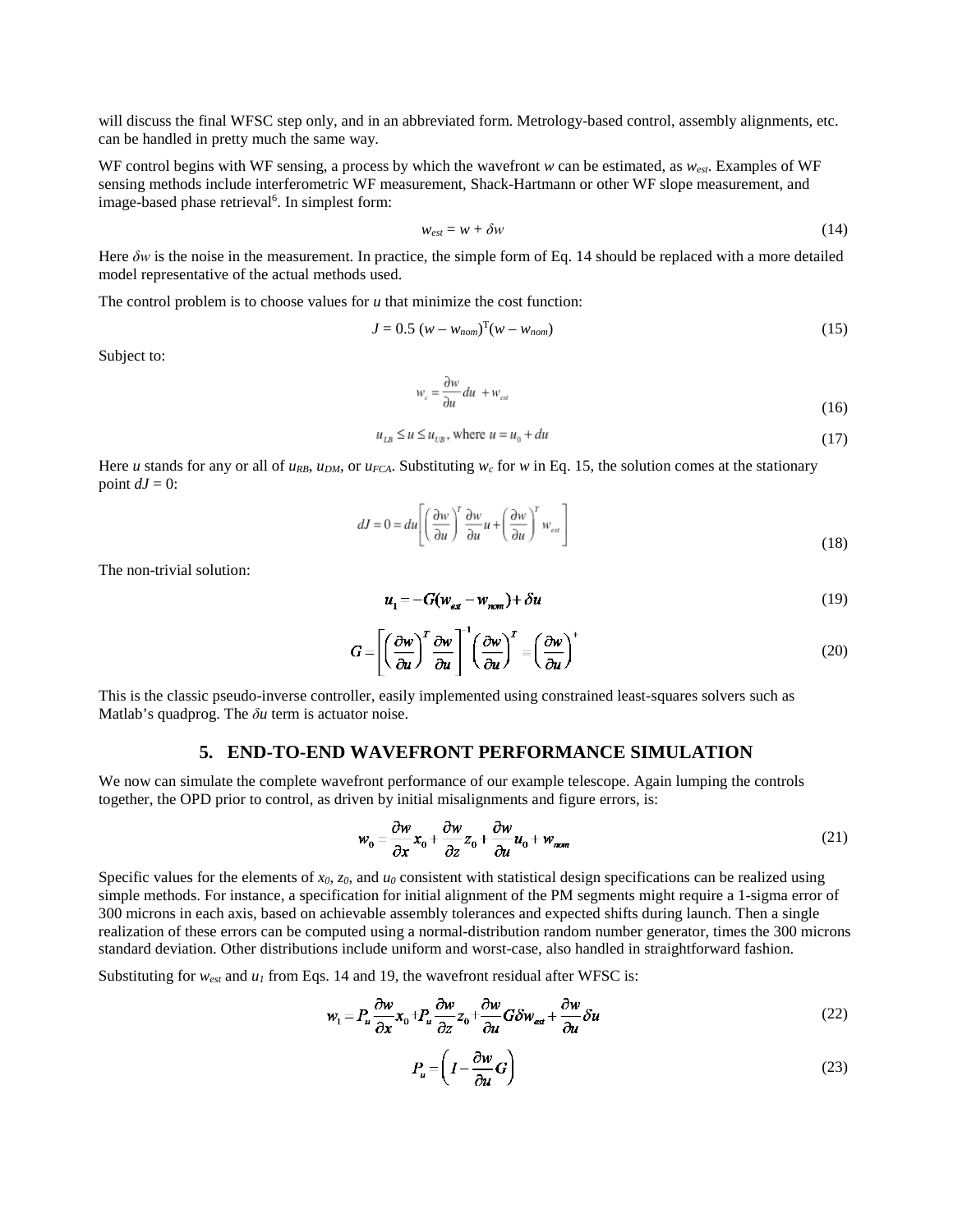Here the "control projection matrix" *Pu* will be zero only if the various actuators have full controllability of the OPD at the sampled ray density. This will not generally be true, and what leaks through – the imperfect correction residual – is known as fitting error. Other key terms are the sensing error – note that only the controllable part of the sensing error contributes to the post-control residuals – and the actuation error. Since actuator error levels are likely to be different between the RBAs, the DM and the FCAs, the overall impact of actuation error can be minimized through a control sequence that takes these differences into account.

The combined system WFE, post control, is the RMS of the OPD:

$$
WFE_1 = \sqrt{\frac{1}{n} \left( \sum_{j}^{n_{\text{avg}}} w_{1j}^2 \right)} = \sqrt{\frac{w_1^T w_1}{n}}
$$
(24)

This gives the WFE for a single realization of the various errors.

Given that the component specifications will be statistical, the overall WFE performance of the system will also be statistical, and no one realization will predict the likely performance of the as-built system. Many realizations, averaged, are required to do that. Monte Carlo analysis of the wavefront performance can be carried out by repeatedly generating initial errors  $x_0$ ,  $z_0$ , and  $u_0$  from their (statistical) specifications and computing the combined post-control WFE for each realization. Then the overall expected residual WFE performance is the average of all of the individual WFEs, with error bars determined from the scatter of the individual WFEs.

# **6. COVARIANCE ANALYSIS**

There is another way to compute the expected system performance from statistical descriptions of the component errors, and that is by direct covariance analysis. The covariance of the end-to-end residual WFE  $w_l$  is:

$$
cov(w_1) = W_1 = E(w_1 - \overline{w}_1)^T (w_1 - \overline{w}_1)
$$
\n(25)

Substituting from Eq. 22:

$$
W_1 = P_u \frac{\partial w}{\partial x} X_0 \frac{\partial w}{\partial x}^T P_u^T + P_u \frac{\partial w}{\partial z} Z_0 \frac{\partial w}{\partial z}^T P_u^T + \frac{\partial w}{\partial u} GW_{\text{est}} G^T \frac{\partial w}{\partial u}^T + \frac{\partial w}{\partial u} U \frac{\partial w}{\partial u}^T
$$
(26)

Here the  $X_0$ ,  $Z_0$ ,  $U$ , and  $W_{est}$  signify the covariance matrices of  $x_0$ ,  $z_0$ ,  $\delta u$ , and  $\delta w_{est}$ , respectively. The expected value of the WFE, given these statistics and the linear model, is:

$$
WFE = \sqrt{\frac{1}{n} \left( \sum_{j}^{n_{\text{avg}}} \sigma_{w_{j}}^{2} \right)} = \sqrt{\frac{1}{n} \text{trace}(W)}
$$
(27)

Many of the initial component errors will have the same statistics – zero mean, same standard deviation – and be uncorrelated. An example might be the initial placement of the PM segments. Assuming that similar but independent metrology is used in their initial placement, the initial misalignment of each segment would have the same (e.g., 300 micron) standard deviation, but each individual error is not related to any of the other errors. This would be the case, for instance, if the segments are installed within mechanical tolerances using laser tracker measurements.

In these cases the component errors with the same statistics can be grouped together for covariance analysis purposes. The initial covariance of that subset  $x_\delta$  of the states that have placement error standard deviation  $\sigma_\delta$  assumes a diagonal form:

$$
X_{\delta} = \sigma_{\delta}^2 I \tag{28}
$$

Plugging this into the  $W_l$  equation, the contribution of segment misalignment to the total, post-control WFE is:

$$
WFE_{\delta} = \sigma_{\delta} \alpha_{\delta} \tag{29}
$$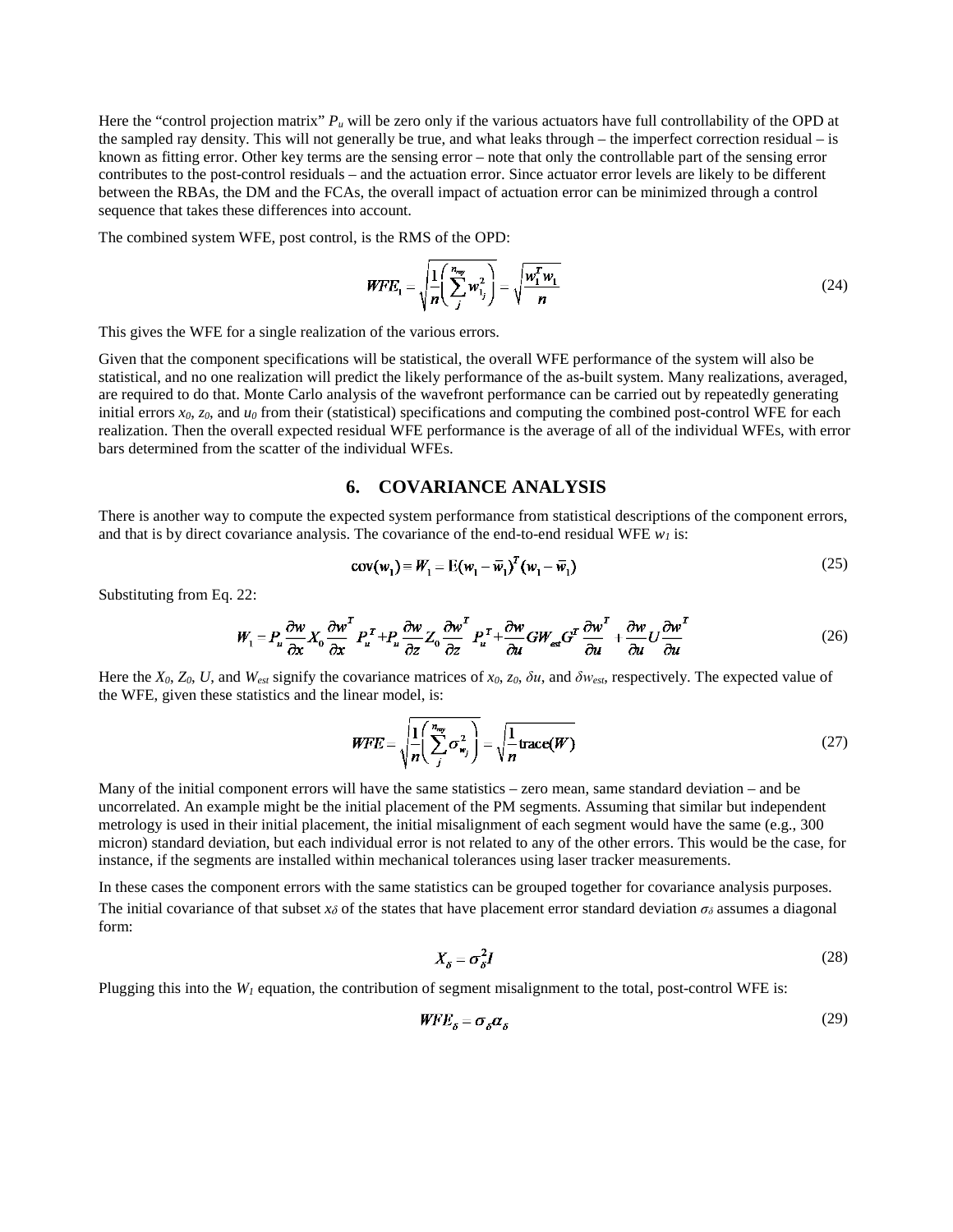This is a scalar equation, with a single coefficient  $\alpha_{\delta}$  multiplying the standard deviation  $\sigma_{\delta}$ . The scalar coefficient, however, is computed from the product of very large matrices, which embed the full linearized optical model, including the effect of the WFSC controls:

$$
\alpha_{\delta} = \sqrt{\frac{1}{n} \text{trace} \left( P_u \frac{\partial w}{\partial x_{\delta}} \frac{\partial w}{\partial x_{\delta}}^T P_u^T \right)}
$$
(30)

This approach can be carried out for all of the errors and noises in the linearize ray-trace model. For instance, the WFE due to DM actuator error is:

$$
WFE_{u_{DM}} = \sigma_{u_{DM}} \alpha_{u_{DM}}, \text{ where: } \alpha_{u_{DM}} = \sqrt{\frac{1}{n} \text{trace} \left( \frac{\partial w}{\partial u_{DM}} \frac{\partial w}{\partial u_{DM}} \right)}
$$
(31)

Similarly the effect of estimation error can be written:

$$
WFE_{w_{\text{ref}}} = \sigma_{w_{\text{ref}}} \alpha_{w_{\text{ref}}}, \text{ where: } \alpha_{w_{\text{ref}}} = \sqrt{\frac{1}{n} \text{trace} \left( \frac{\partial w}{\partial u} GG^T \frac{\partial w}{\partial u}^T \right)}
$$
(32)

These terms can be combined using root-sum-square to calculate the expected WFE due to all of the component errors:

$$
WFE = \sqrt{\sigma_{x_{\theta_{\nu_{\alpha}}}}^2 \alpha_{x_{\theta_{\nu_{\alpha}}}}}^2 + \dots + \sigma_{z_{4_{\omega_{\alpha}}}}^2 \alpha_{x_{4_{\omega_{\alpha}}}}^2 + \dots + \sigma_{w_{\nu_{\alpha}}}^2 \alpha_{w_{\nu_{\alpha}}}^2 + \dots + \sigma_{w_{R_{R_{\omega_{\alpha}}}}}^2 \alpha_{w_{R_{\omega_{\alpha}}}}^2 + \dots}
$$
(33)

Thus we have re-derived Eq. 1, the classic RSS-form error model commonly used for error budgeting.

By computing the coefficients following the approach here, the RSS model becomes a covariance analysis. As such, it is subject to certain limitations. In particular, it is assumed that the system is indeed linear, and that the sensitivities are accurate. This will be true for a well-designed system operating near its design condition. Second, the component errors in this derivation are implicitly assumed zero-mean and normally distributed. In practice, non-normally distributed errors are important.

Equation 33 can be implemented in a spreadsheet form, as indicated in Fig. 5, which also rolls up the performance of our example system. In this spreadsheet, the white cells contain the input component error  $\sigma$ 's. The other cells are linked to the *α* coefficients on another worksheet, for pre- and post-WFSC wavefront error. The effect of each term, as well as the sum of all terms, are shown in the corresponding cells. This form allows the system engineer to rapidly change error distributions, accurately assessing the system WFE consequences of changes made to source-level error specifications, without having to run large simulations.

The ATLAST segmented aperture telescope notional design used to illustrate the points made here was used to explore the performance requirements for a large-aperture telescope for astronomy prior to the 2010. As shown in Fig. 5, WFSC was shown to help reduce large initial errors to values consistent with an overall WFE budget of 20 nm. As NASA nears the 2020 Decadal Survey, LUVOIR, a large UV/optical/IR telescope concept, generally following the characteristics identified in recent studies<sup>7</sup> has been selected as one of four studies for funded study leading to consideration for mission start in the decade of the 2020s.

# **7. COVARIANCE VS. MONTE CARLO ANALYSIS**

Monte Carlo analysis can also be used to compute the coefficients *α*, by exercising Eqs. 22 and 24 (etc.) many times with only particular component errors included, isolating each individual error term, and using the average WFE response to determine the coefficient for that term. This can be done without assuming normal distribution for the error statistics. It can embed non-linear effects, such as sensor or actuator discretization, or nonlinear optics or controls. This approach can also be computationally more efficient than directly evaluating the covariance analysis coefficients, especially for highly correlated errors (such as PSD-based figure specifications).

When the assumptions are the same between covariance analysis and Monte Carlo analysis, the results will also be the same. This is illustrated in Fig. 5, which overlays RSS-model and full Monte Carlo results (with many trials) for a case like our example, but with only 4 DOF control for the mirror segments. As shown, the results are indeed the same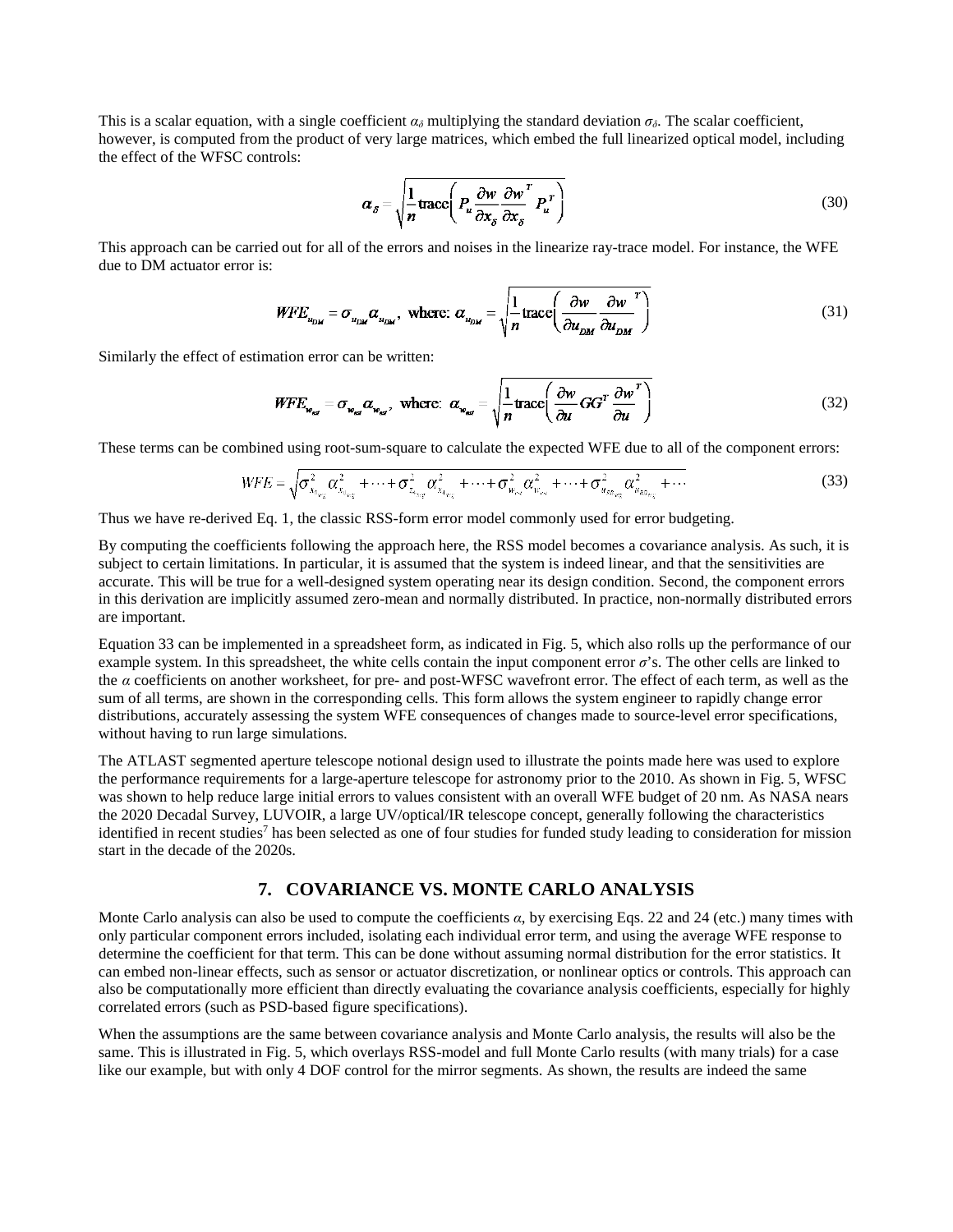between the simple RSS model and the big elaborate Monte Carlo analysis. The performance error floor is set by design error in these examples.

| 9/1/08             | <b>Segmented Telescope</b><br><b>WFE Budget</b> | <b>Initial Alignment</b> |                   |                |             | <b>Metrology Control</b> |                 |                      |                | <b>Total WFE</b> |
|--------------------|-------------------------------------------------|--------------------------|-------------------|----------------|-------------|--------------------------|-----------------|----------------------|----------------|------------------|
|                    | Degree of Freedom                               | <b>Inputs</b>            |                   | RMS WFE (nm)   |             | <b>Drift Inputs</b>      |                 | RMS WFE (nm)         |                | Post Metrology   |
|                    |                                                 | Values                   | <b>Units</b>      | Pre WFC        | Post WFC    | Values                   | <b>Units</b>    | <b>Pre Metrology</b> | Post Metrology | RMS WFE (nm)     |
| Telescope Assembly | <b>PM Segment Tilt</b>                          | 2.000 urad               |                   | 1,715,156      | 0.0         |                          | 50 urad         | 42,879               | 0.0            | 0.0              |
|                    | <b>PM Segment Piston</b>                        | 1,000,000 nm             |                   | 1,819,286      | 0.0         | 1,000 nm                 |                 | 1,819                | 0.0            | 0.0              |
|                    | <b>PM Segment Decenter</b>                      | 1,000,000 nm             |                   | 47,080         | 0.3         | 1,000 nm                 |                 | 47                   | 0.0            | 0.3              |
|                    | <b>PM Segment Clocking</b>                      | 3,000 urad               |                   | 336            | 0.8         |                          | 15 urad         |                      | 0.9            | 1.2              |
|                    | PM Low-order Figure (0-5 cycles/seg             | 300 nm                   |                   | 578            | 5.9         |                          | $2$ nm          | 4                    | 3.9            | 7.0              |
|                    | PM PSD Figure                                   |                          | 6 <sub>mm</sub>   | 11             | 5.5         |                          | $1$ nm          | 1,8                  | 1.8            | 5.8              |
|                    |                                                 | $0.003$ $c/mm$           |                   |                |             |                          | 0.003 c/mm      |                      |                |                  |
|                    | <b>PM Segment Mandrels</b>                      | 408 nm                   |                   | 816            | 6.0         |                          |                 |                      |                | 6.0              |
|                    | <b>PM Print Through</b>                         | 1,000 Pa                 |                   | 18             | 1.2         |                          |                 |                      |                | 1.2              |
|                    | <b>PM Thermal</b>                               |                          | 18.0 deg C        | 1,904          | 2.9         |                          | 0.020 deg C     | z                    | 2.1            | 3.6              |
|                    | <b>PM Nanolaminate Strain</b>                   |                          | 26 deg C          | 2.218          | 3.9         |                          | 0.000 deg C     | ö                    | 0.0            | 3.9              |
|                    | <b>SM Decenter</b>                              | 2,000,000 nm             |                   | 258,751        | 0.0         | 2,500 nm                 |                 | 323                  | 0.0            | 0.0              |
| Optical            | <b>SM Piston</b>                                | 2,000,000 nm             |                   | 2.620.916      | 0.0         | 2,000 nm                 |                 | 2.621                | 0.0            | 0.0              |
|                    | <b>SM Clocking</b>                              | 2,500 urad               |                   | $\Omega$       | 0.0         | 2,000 urad               |                 | $\Omega$             | 0.0            | 0.0              |
|                    | SM Tilt                                         | 5,000 urad               |                   | 1,337,236      | 0.0         |                          | 120 urad        | 32,094               | 0.0            | 0.0              |
|                    | SM Low-Order Figure                             |                          | 30 nm             | 38             | 0.2         |                          | $1$ nm          |                      | 1.3            | 1.3              |
|                    | SM PSD Figure                                   |                          | $15 \text{ nm}$   | 35             | 2.9         |                          | 1 <sub>nm</sub> |                      | 1.4            | 3.2              |
|                    |                                                 | $0.003$ $c/mm$           |                   |                |             |                          | $0.003$ $c/mm$  |                      |                |                  |
|                    |                                                 |                          |                   |                |             |                          |                 |                      |                |                  |
| ¥                  | <b>WFS Error</b>                                |                          | $3 \text{ nm}$    | 13             | 2.4         |                          | nm.             |                      |                | 2.4              |
|                    | <b>PM RB Actuator Error</b>                     |                          | $2$ nm            | $\overline{0}$ | 1.6         |                          | nm              | $\sigma$             | 0.0            | 1.6              |
|                    | <b>PM DM Actuator Error</b>                     |                          | 2V                | $\Omega$       | 0.0         |                          | units           | $\Omega$             | 0.0            | 0.0              |
|                    | <b>SM RB Actuator Error</b>                     |                          |                   | $\Omega$       |             |                          |                 |                      |                |                  |
|                    | PM thermal AT<br><b>PM WFE</b>                  | 0.000C                   |                   | 2.500,757      | 0.0         | 0.100 C                  |                 | 42,918               | 6.0            | 6.0              |
|                    |                                                 |                          |                   |                | 11.2<br>7.3 |                          |                 |                      | 4.9            | 12.2             |
| Summary            | <b>Everything Else</b><br><b>Design WFE</b>     |                          | $10 \, \text{nm}$ | 2.953.737      |             |                          |                 | 32.218               | 8.9            | 11.5             |
|                    | Payload WFE                                     |                          |                   |                | 10.0        |                          |                 |                      |                | 10.0<br>19.5     |
|                    |                                                 |                          |                   |                |             |                          |                 |                      |                |                  |
| WFE                | <b>WFE Requirement</b>                          |                          |                   |                |             |                          |                 |                      |                | 20.0             |
|                    | <b>WFE Margin</b>                               |                          |                   |                |             |                          |                 |                      |                | 2.3%             |

Figure 5. Spreadsheet excerpt for the RSS error model of the example system.



Figure 6. WFE computed using RSS covariance analysis (solid lines) compared to WFE computed from Monte Carlo methods (points), showing good agreement.

# **8. CONCLUSION**

The RSS error budget is a simple and useful tool. Properly constructed, it can be as accurate as much larger and more complex models, even for actively controlled optical systems, such as segmented-aperture space telescopes.

# **9. ACKNOWLEDGEMENTS**

Thanks to Scott Basinger and Philip Dumont for their contributions. This work was performed at the Jet Propulsion Laboratory, California Institute of Technology, under contract with NASA.